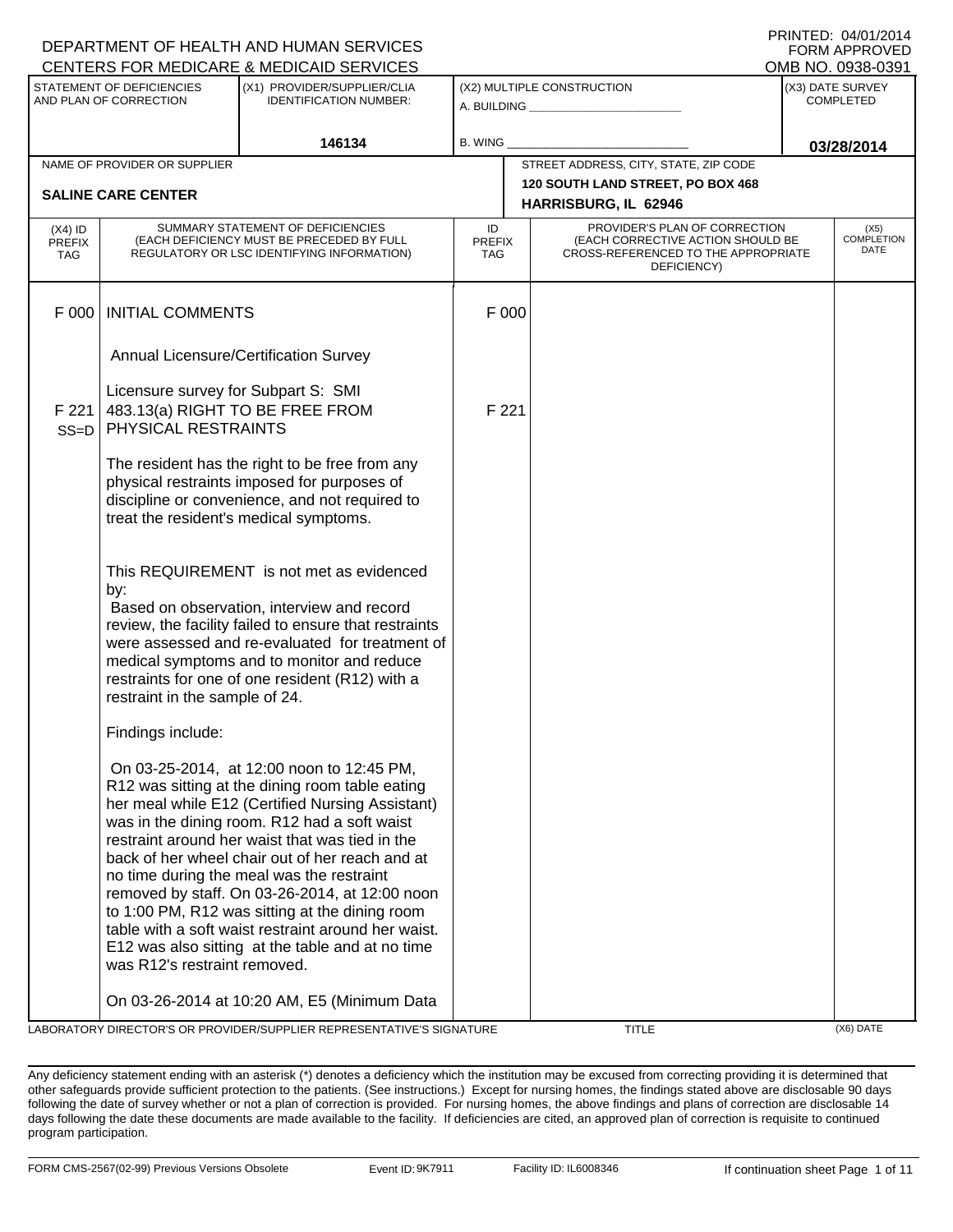#### A. BUILDING **\_\_\_\_\_\_\_\_\_\_\_\_\_\_\_\_\_\_\_\_\_\_** (X1) PROVIDER/SUPPLIER/CLIA IDENTIFICATION NUMBER: STATEMENT OF DEFICIENCIES AND PLAN OF CORRECTION (X3) DATE SURVEY COMPLETED FORM APPROVED<br>OMB NO. 0938-0391 (X2) MULTIPLE CONSTRUCTION B. WING CENTERS FOR MEDICARE & MEDICAID SERVICES **146134 03/28/2014** NAME OF PROVIDER OR SUPPLIER STREET ADDRESS, CITY, STATE, ZIP CODE **120 SOUTH LAND STREET, PO BOX 468 SALINE CARE CENTER HARRISBURG, IL 62946** PROVIDER'S PLAN OF CORRECTION (EACH CORRECTIVE ACTION SHOULD BE CROSS-REFERENCED TO THE APPROPRIATE DEFICIENCY) (X5) COMPLETION DATE ID PREFIX TAG (X4) ID PREFIX TAG SUMMARY STATEMENT OF DEFICIENCIES (EACH DEFICIENCY MUST BE PRECEDED BY FULL REGULATORY OR LSC IDENTIFYING INFORMATION) F 221 Continued From page 1 F 221 Set/Care Plan Coordinator) states during interview that R12 does have a soft waist restraint that is on when she is up in her wheel chair. E5 states that the waist restraint was used because R12 fell last June and fractured her left hip and she was to be partial weight bearing. E5 also states that R12 has dementia and couldn't understand instructions to not bear weight or get up unassisted and that was the reason for use of the soft waist restraint. On 03-26-2014, at 10:25 AM, E6 (Minimum Data Set/Care Plan Coordinator Assistant) states that R12 has been weight bearing for several months, at least since December, 2013. E6 also states that R12 was not re-assessed for use of the restraint and verified that R12's care plan did not include R12's medical diagnosis for continued use of the soft waist restraint and how the staff are to reduce the use of the restraint. E6 states that the staff should remove the soft waist restraint during toileting, meals and while sitting at the nurses station. The facility's policy and procedure for Physical Restraint Application dated 10-2010, states under "Documentation" that the following information should be recorded in the resident's medical record: Line #4; The specific reason the restraint was applied, and line #5; Review quarterly for possible reduction. Line #6; Each time the device is released for resident exercise, toileting, and position change. The facility's "Protective Device Policy" states in the fourth line; "An assessment shall be performed which shows the benefits and the risks for the safety device. R12's Physical Restraint Assessment dated 03-10-2014 does not address current benefits or risks of the safety device or possible

FORM CMS-2567(02-99) Previous Versions Obsolete **9the Hart Event ID: 9K7911** Facility ID: IL6008346 If continuation sheet Page 2 of 11

DEPARTMENT OF HEALTH AND HUMAN SERVICES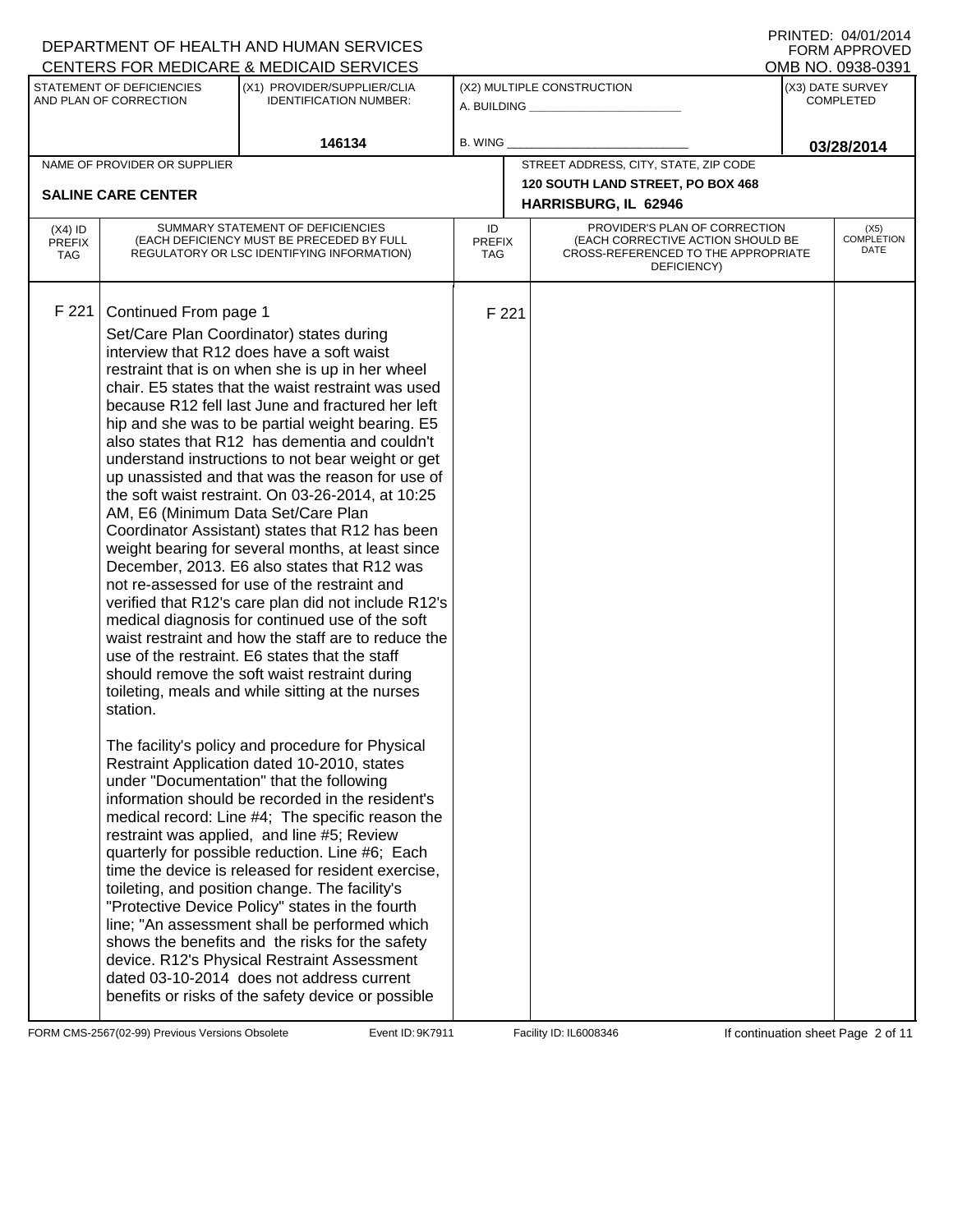A. BUILDING **\_\_\_\_\_\_\_\_\_\_\_\_\_\_\_\_\_\_\_\_\_\_** (X1) PROVIDER/SUPPLIER/CLIA IDENTIFICATION NUMBER: STATEMENT OF DEFICIENCIES AND PLAN OF CORRECTION (X3) DATE SURVEY COMPLETED FORM APPROVED<br>OMB NO. 0938-0391 (X2) MULTIPLE CONSTRUCTION B. WING CENTERS FOR MEDICARE & MEDICAID SERVICES **146134 03/28/2014** NAME OF PROVIDER OR SUPPLIER STREET ADDRESS, CITY, STATE, ZIP CODE **120 SOUTH LAND STREET, PO BOX 468 SALINE CARE CENTER HARRISBURG, IL 62946** PROVIDER'S PLAN OF CORRECTION (EACH CORRECTIVE ACTION SHOULD BE CROSS-REFERENCED TO THE APPROPRIATE DEFICIENCY) (X5) COMPLETION DATE ID PREFIX TAG (X4) ID PREFIX TAG SUMMARY STATEMENT OF DEFICIENCIES (EACH DEFICIENCY MUST BE PRECEDED BY FULL REGULATORY OR LSC IDENTIFYING INFORMATION) F 221 Continued From page 2 F 221 ways to attempt reduction. The 3rd quarter documentation states; "Device or soft wrap around continues. She is up in wheel chair and pushed by staff. Leans and grabs at staff and others. Continues to be unaware of safety issues. No changes." Section P of R12's Minimum Data Set states that R12 does not have a restraint and R12's Care Plan states that the soft waist wrap is to be applied when up in her wheel chair. There are no interventions for ways to reduce the use of the restraint. F 241 SS=D 483.15(a) DIGNITY AND RESPECT OF INDIVIDUALITY The facility must promote care for residents in a manner and in an environment that maintains or enhances each resident's dignity and respect in full recognition of his or her individuality. This REQUIREMENT is not met as evidenced by: F 241 Based on observation, interview and record review the facility failed to provide appropriate interactions during lunch by standing over a resident while assisting them to eat for 1 resident (R25) in the supplemental sample reviewed for assistance in feeding. The findings include: On March 27, 2014 at 12:50 PM, E12 (Certified Nursing Assistant) was observed standing over R25 while feeding R25's noon meal. R25's Minimum Data Sets dated January 5, 2014 lists R25 as needing extensive assistance of 1

FORM CMS-2567(02-99) Previous Versions Obsolete **9the Hart Event ID: 9K7911** Facility ID: IL6008346 If continuation sheet Page 3 of 11

DEPARTMENT OF HEALTH AND HUMAN SERVICES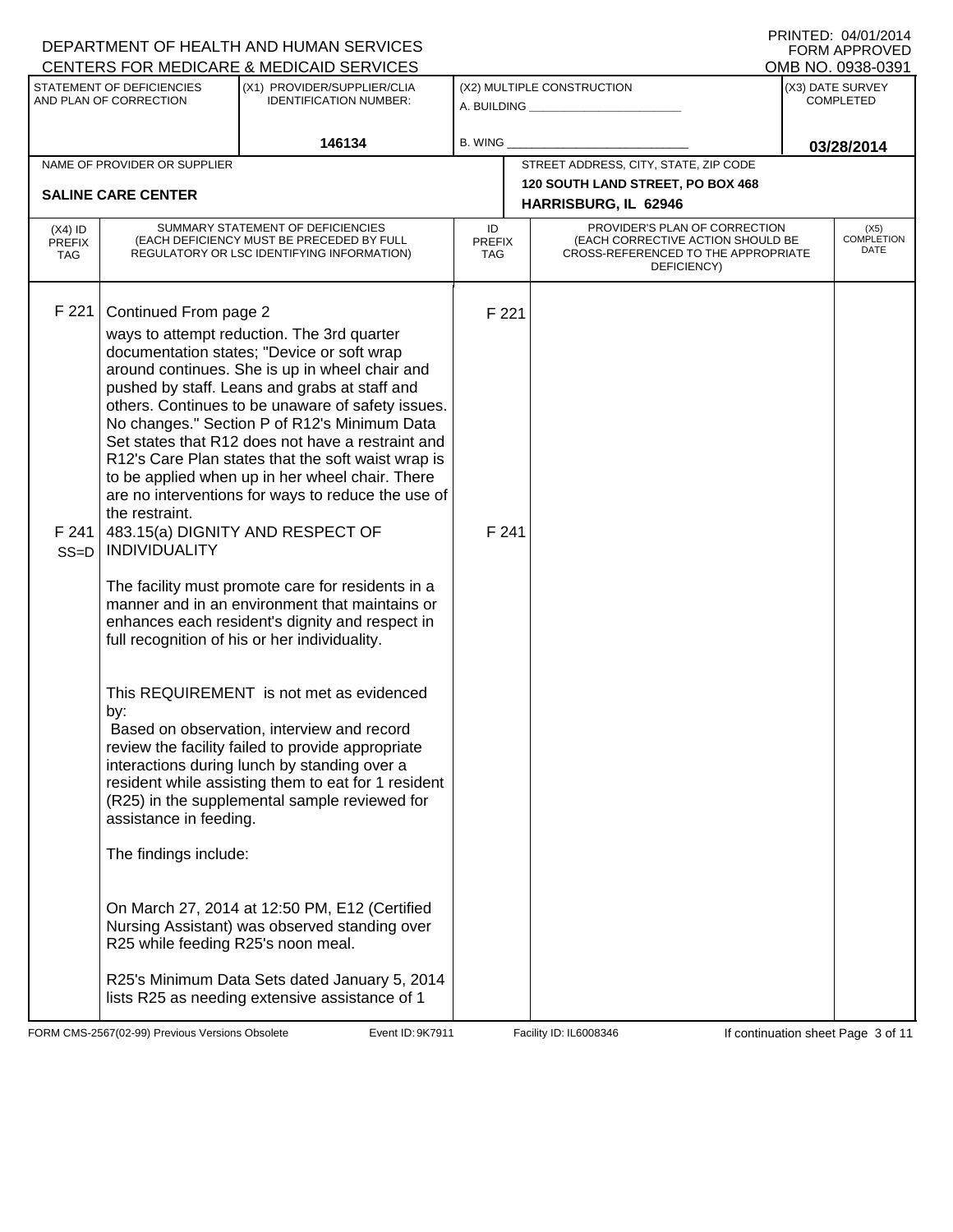PRINTED: 04/01/2014 FORM APPROVED<br>OMB NO. 0938-0391

# DEPARTMENT OF HEALTH AND HUMAN SERVICES CENTERS FOR MEDICARE & MEDICAID SERVICES

| STATEMENT OF DEFICIENCIES<br>AND PLAN OF CORRECTION                                                                                                                                                   | (X1) PROVIDER/SUPPLIER/CLIA<br><b>IDENTIFICATION NUMBER:</b>                                                                                                                                                                                                                                                                                                                                                                                                                                                                                                                                                                                                                                                                                                                                                                                                                                                                                                                                                                                                                                                                                                                                                                                                                                                                                                                                                                                              | (X2) MULTIPLE CONSTRUCTION<br>A. BUILDING __________________ |                |                                                                                                                          | (X3) DATE SURVEY<br><b>COMPLETED</b> |                                   |
|-------------------------------------------------------------------------------------------------------------------------------------------------------------------------------------------------------|-----------------------------------------------------------------------------------------------------------------------------------------------------------------------------------------------------------------------------------------------------------------------------------------------------------------------------------------------------------------------------------------------------------------------------------------------------------------------------------------------------------------------------------------------------------------------------------------------------------------------------------------------------------------------------------------------------------------------------------------------------------------------------------------------------------------------------------------------------------------------------------------------------------------------------------------------------------------------------------------------------------------------------------------------------------------------------------------------------------------------------------------------------------------------------------------------------------------------------------------------------------------------------------------------------------------------------------------------------------------------------------------------------------------------------------------------------------|--------------------------------------------------------------|----------------|--------------------------------------------------------------------------------------------------------------------------|--------------------------------------|-----------------------------------|
|                                                                                                                                                                                                       | 146134                                                                                                                                                                                                                                                                                                                                                                                                                                                                                                                                                                                                                                                                                                                                                                                                                                                                                                                                                                                                                                                                                                                                                                                                                                                                                                                                                                                                                                                    | <b>B. WING</b>                                               |                |                                                                                                                          | 03/28/2014                           |                                   |
| NAME OF PROVIDER OR SUPPLIER<br><b>SALINE CARE CENTER</b>                                                                                                                                             |                                                                                                                                                                                                                                                                                                                                                                                                                                                                                                                                                                                                                                                                                                                                                                                                                                                                                                                                                                                                                                                                                                                                                                                                                                                                                                                                                                                                                                                           |                                                              |                | STREET ADDRESS, CITY, STATE, ZIP CODE<br><b>120 SOUTH LAND STREET, PO BOX 468</b><br>HARRISBURG, IL 62946                |                                      |                                   |
| $(X4)$ ID<br><b>PREFIX</b><br><b>TAG</b>                                                                                                                                                              | SUMMARY STATEMENT OF DEFICIENCIES<br>(EACH DEFICIENCY MUST BE PRECEDED BY FULL<br>REGULATORY OR LSC IDENTIFYING INFORMATION)                                                                                                                                                                                                                                                                                                                                                                                                                                                                                                                                                                                                                                                                                                                                                                                                                                                                                                                                                                                                                                                                                                                                                                                                                                                                                                                              | ID<br><b>PREFIX</b><br>TAG                                   |                | PROVIDER'S PLAN OF CORRECTION<br>(EACH CORRECTIVE ACTION SHOULD BE<br>CROSS-REFERENCED TO THE APPROPRIATE<br>DEFICIENCY) |                                      | (X5)<br><b>COMPLETION</b><br>DATE |
| F 241<br>Continued From page 3<br>indicates severely impaired.<br>assisting them with meals".<br>granddaughter of R25."<br>F 329<br>UNNECESSARY DRUGS<br>$SS=D$<br>combinations of the reasons above. | person for eating and staff's mental status<br>assessment of R25's cognitive impairment<br>The procedure entitled "Assistance with Meals"<br>with a revised October 2009 date states<br>"Residents who cannot feed themselves will be<br>fed with attention to safety, comfort and dignity,<br>for example (1) Not standing over residents while<br>E1 (Executive Director) and E2 (Administrator)<br>verified on March 27, 2014 at 1:15 PM, during<br>interview "the facilities policy is to not feed<br>residents while standing, however E12 is the<br>483.25(I) DRUG REGIMEN IS FREE FROM<br>Each resident's drug regimen must be free from<br>unnecessary drugs. An unnecessary drug is any<br>drug when used in excessive dose (including<br>duplicate therapy); or for excessive duration; or<br>without adequate monitoring; or without adequate<br>indications for its use; or in the presence of<br>adverse consequences which indicate the dose<br>should be reduced or discontinued; or any<br>Based on a comprehensive assessment of a<br>resident, the facility must ensure that residents<br>who have not used antipsychotic drugs are not<br>given these drugs unless antipsychotic drug<br>therapy is necessary to treat a specific condition<br>as diagnosed and documented in the clinical<br>record; and residents who use antipsychotic<br>drugs receive gradual dose reductions, and<br>behavioral interventions, unless clinically |                                                              | F 241<br>F 329 |                                                                                                                          |                                      |                                   |

FORM CMS-2567(02-99) Previous Versions Obsolete **11** Event ID: 9K7911 Facility ID: IL6008346 If continuation sheet Page 4 of 11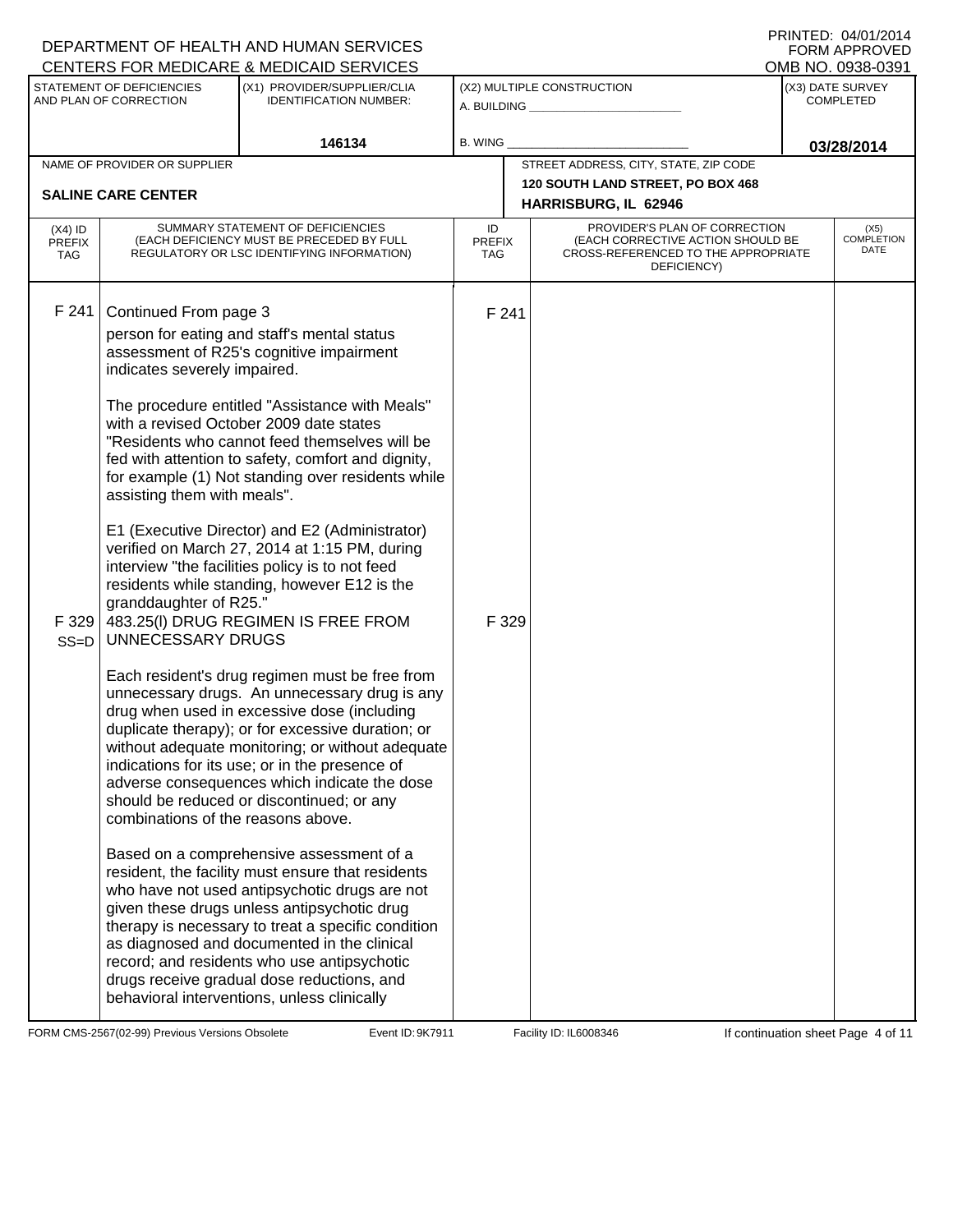|                                                     |                                                                                            | DEPARTMENT OF HEALTH AND HUMAN SERVICES<br>CENTERS FOR MEDICARE & MEDICAID SERVICES                                                                                                                                                                                                                                                                                                                                                                                                                                                                                                                                                                                                                                                                                                                                                                                                                                                                                                                                                                                                                                                                                          |                            |                                                              |                                                                                                                          |                   | FNINIED. 04/01/2014<br><b>FORM APPROVED</b> |
|-----------------------------------------------------|--------------------------------------------------------------------------------------------|------------------------------------------------------------------------------------------------------------------------------------------------------------------------------------------------------------------------------------------------------------------------------------------------------------------------------------------------------------------------------------------------------------------------------------------------------------------------------------------------------------------------------------------------------------------------------------------------------------------------------------------------------------------------------------------------------------------------------------------------------------------------------------------------------------------------------------------------------------------------------------------------------------------------------------------------------------------------------------------------------------------------------------------------------------------------------------------------------------------------------------------------------------------------------|----------------------------|--------------------------------------------------------------|--------------------------------------------------------------------------------------------------------------------------|-------------------|---------------------------------------------|
| STATEMENT OF DEFICIENCIES<br>AND PLAN OF CORRECTION |                                                                                            | (X1) PROVIDER/SUPPLIER/CLIA<br><b>IDENTIFICATION NUMBER:</b>                                                                                                                                                                                                                                                                                                                                                                                                                                                                                                                                                                                                                                                                                                                                                                                                                                                                                                                                                                                                                                                                                                                 |                            | (X2) MULTIPLE CONSTRUCTION<br>A. BUILDING <b>A.</b> BUILDING |                                                                                                                          |                   | (X3) DATE SURVEY<br><b>COMPLETED</b>        |
|                                                     |                                                                                            | 146134                                                                                                                                                                                                                                                                                                                                                                                                                                                                                                                                                                                                                                                                                                                                                                                                                                                                                                                                                                                                                                                                                                                                                                       | <b>B. WING</b>             |                                                              |                                                                                                                          | OMB NO. 0938-0391 | 03/28/2014                                  |
|                                                     | NAME OF PROVIDER OR SUPPLIER                                                               |                                                                                                                                                                                                                                                                                                                                                                                                                                                                                                                                                                                                                                                                                                                                                                                                                                                                                                                                                                                                                                                                                                                                                                              |                            |                                                              | STREET ADDRESS, CITY, STATE, ZIP CODE                                                                                    |                   |                                             |
|                                                     | <b>SALINE CARE CENTER</b>                                                                  |                                                                                                                                                                                                                                                                                                                                                                                                                                                                                                                                                                                                                                                                                                                                                                                                                                                                                                                                                                                                                                                                                                                                                                              |                            |                                                              | 120 SOUTH LAND STREET, PO BOX 468<br>HARRISBURG, IL 62946                                                                |                   |                                             |
| $(X4)$ ID<br><b>PREFIX</b><br><b>TAG</b>            |                                                                                            | SUMMARY STATEMENT OF DEFICIENCIES<br>(EACH DEFICIENCY MUST BE PRECEDED BY FULL<br>REGULATORY OR LSC IDENTIFYING INFORMATION)                                                                                                                                                                                                                                                                                                                                                                                                                                                                                                                                                                                                                                                                                                                                                                                                                                                                                                                                                                                                                                                 | ID<br><b>PREFIX</b><br>TAG |                                                              | PROVIDER'S PLAN OF CORRECTION<br>(EACH CORRECTIVE ACTION SHOULD BE<br>CROSS-REFERENCED TO THE APPROPRIATE<br>DEFICIENCY) |                   | (X5)<br><b>COMPLETION</b><br>DATE           |
| F 329                                               | Continued From page 4<br>drugs.<br>by:<br>Findings include:<br>hollering out while eating. | contraindicated, in an effort to discontinue these<br>This REQUIREMENT is not met as evidenced<br>Based on record review, observation and<br>interview, the facility failed to attempt a gradual<br>dose reduction of psychotropic drugs and/or<br>address the use of a psychotropic drug in excess<br>of the recommended maximum geriatric daily<br>dose, for 2 of 12 residents (R10, R13) reviewed<br>for psychotropic drugs in the sample of 24.<br>1. R10 is a 74 year old resident with diagnoses<br>that includes Alzheimer's Disease, Dementia with<br>Behavioral Disturbances, Psychosis and Anxiety,<br>as noted on the March 2014 Physician Order<br>Sheet (POS). Listed on the Behavior Tracking<br>Logs are behaviors of repetition of sounds,<br>physical behaviors during care and sitting in a<br>position to trip others. A 3/23/2014 Daily Charting<br>note indicates R10 has delusions of his wife<br>being dead (will repeat "wife not here anymore"<br>or "Molly's dead"), hitting the table at peers and<br>R10 was observed on 3/25/2014 at 12:30 PM<br>and on 3/26/2014 at 11:00 AM up in his wheel<br>chair by the nurses station repeating over and |                            | F 329                                                        |                                                                                                                          |                   |                                             |
|                                                     | over " Molly's dead, she's gone".                                                          | The current March 2014 POS lists Seroquel 50                                                                                                                                                                                                                                                                                                                                                                                                                                                                                                                                                                                                                                                                                                                                                                                                                                                                                                                                                                                                                                                                                                                                 |                            |                                                              |                                                                                                                          |                   |                                             |

FORM CMS-2567(02-99) Previous Versions Obsolete **10:9K7911** Event ID: 9K7911 Facility ID: IL6008346 If continuation sheet Page 5 of 11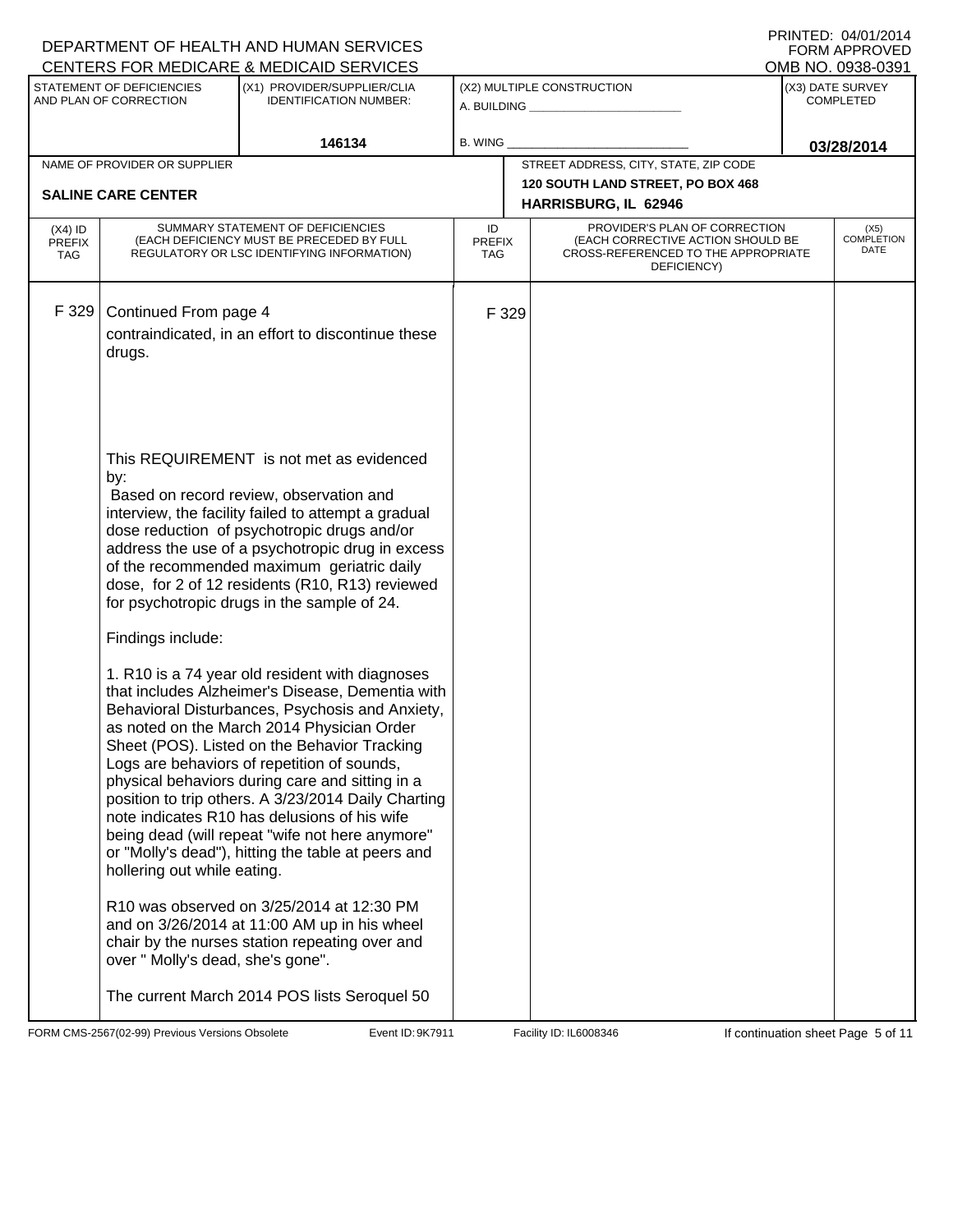#### A. BUILDING **\_\_\_\_\_\_\_\_\_\_\_\_\_\_\_\_\_\_\_\_\_\_** (X1) PROVIDER/SUPPLIER/CLIA IDENTIFICATION NUMBER: STATEMENT OF DEFICIENCIES AND PLAN OF CORRECTION (X3) DATE SURVEY COMPLETED FORM APPROVED<br>OMB NO. 0938-0391 (X2) MULTIPLE CONSTRUCTION B. WING CENTERS FOR MEDICARE & MEDICAID SERVICES **146134 03/28/2014** NAME OF PROVIDER OR SUPPLIER STREET ADDRESS, CITY, STATE, ZIP CODE **120 SOUTH LAND STREET, PO BOX 468 SALINE CARE CENTER HARRISBURG, IL 62946** PROVIDER'S PLAN OF CORRECTION (EACH CORRECTIVE ACTION SHOULD BE CROSS-REFERENCED TO THE APPROPRIATE DEFICIENCY) (X5) COMPLETION DATE ID PREFIX TAG (X4) ID PREFIX TAG SUMMARY STATEMENT OF DEFICIENCIES (EACH DEFICIENCY MUST BE PRECEDED BY FULL REGULATORY OR LSC IDENTIFYING INFORMATION) F 329 Continued From page 5 F 329 milligrams twice daily. A Psychotropic Medication Review form dated 1/10/2014 indicates that the last reduction of this medication was made on 1/27/2012. A Pharmacist Communication form dated 1/29/2014 recommends a reduction, citing that R10's current dose exceeds the recommended geriatric dose of 150 mg daily (R10 is only receiving 100 mg daily). Z1, Physician, declined the recommendation and stated that R10 was not exceeding the maximum dose. No further consideration to reduce the Seroquel was noted, even though R10 has been on this dose since 2012. There is no documentation by Z1 found to support that previous reductions resulted in a decline and that R10 is at the lowest possible dose. This was verified with E2, Administrator, during interview, on 3/26/2014 at 2:00 PM. R10's current POS also notes the hypnotic drug Ambien 5 mg at bedtime which was last reduced from 10 milligrams on 10/9/2013 as noted on the Psychotropic Medication Tracking form. A 1/29/2014 Pharmacist Communication form recommends to further reduce the Ambien and was approved by Z1 on 2/5/2014 with orders to reduce to 2.5 milligrams at bedtime. A handwritten note on the Pharmacist Communication form dated 1/29/2014 notes that Z2, Power of Attorney, refused stating "he needs it to sleep." R10's current Care Plan dated 1/2/2014 lists Insomnia as a problem area. Tracking of sleep patterns was not found in R10's record since the 10/9/2013 reduction. There is no indication of education given to Z2 regarding the need to attempt further reduction. This was verified with E2 on 3/28/2014 at 10:30 AM.

FORM CMS-2567(02-99) Previous Versions Obsolete **9the Hart Event ID: 9K7911** Facility ID: IL6008346 If continuation sheet Page 6 of 11

DEPARTMENT OF HEALTH AND HUMAN SERVICES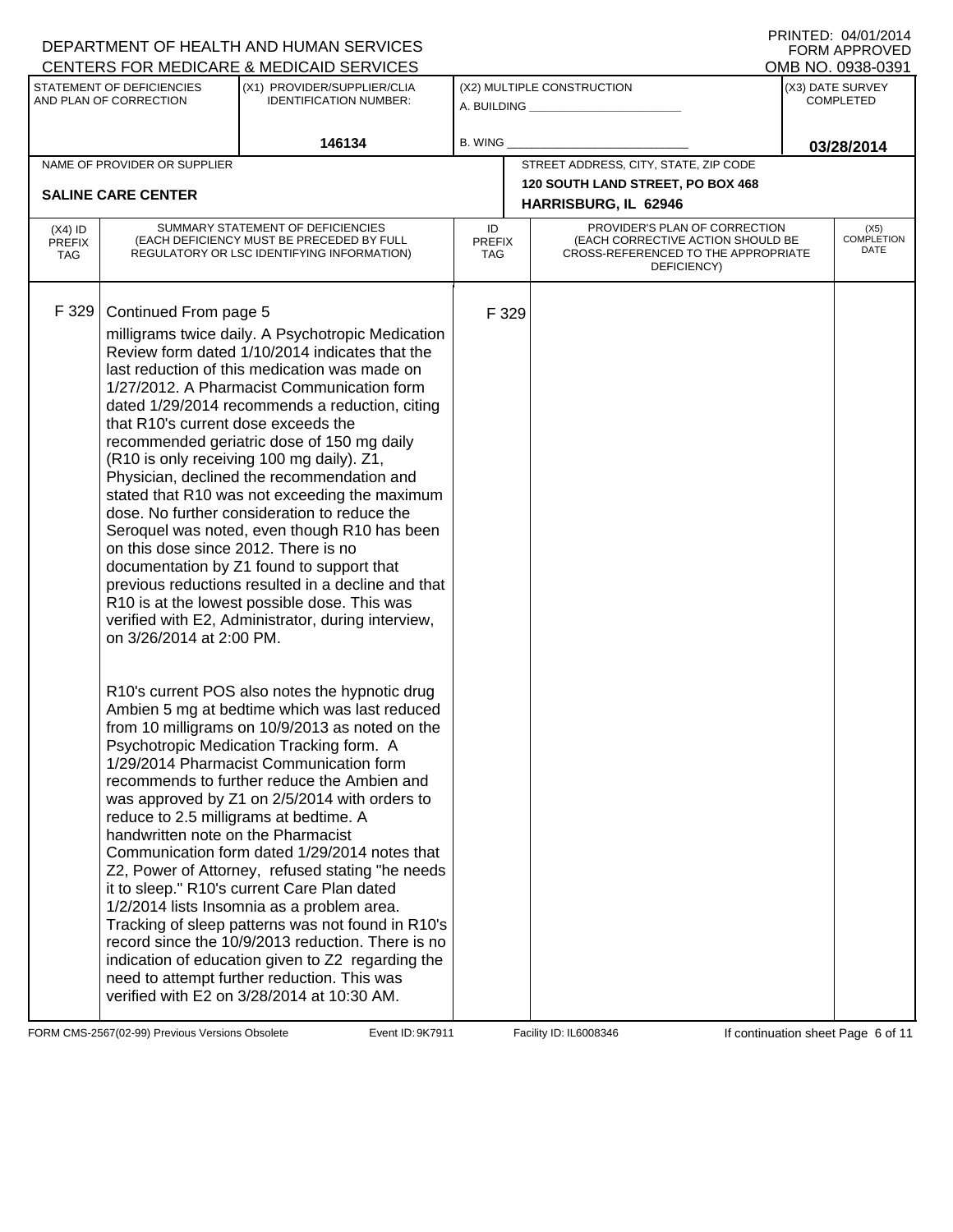|                                                     |                              | DEPARTMENT OF HEALTH AND HUMAN SERVICES<br>CENTERS FOR MEDICARE & MEDICAID SERVICES                                                                                                                                                                                                                                                                                                                                                                                                                                                                                                                                                                                                                                                                                                                                                                                                                                                                                                                                                                                                                                                                                                                                                                                                                                                                                                                                                                                                                                                                                                                                                                                                                                                                      |                            |                                                              |                                                                                                                          |  | FNINIED. 04/01/2014<br><b>FORM APPROVED</b><br>OMB NO. 0938-0391 |
|-----------------------------------------------------|------------------------------|----------------------------------------------------------------------------------------------------------------------------------------------------------------------------------------------------------------------------------------------------------------------------------------------------------------------------------------------------------------------------------------------------------------------------------------------------------------------------------------------------------------------------------------------------------------------------------------------------------------------------------------------------------------------------------------------------------------------------------------------------------------------------------------------------------------------------------------------------------------------------------------------------------------------------------------------------------------------------------------------------------------------------------------------------------------------------------------------------------------------------------------------------------------------------------------------------------------------------------------------------------------------------------------------------------------------------------------------------------------------------------------------------------------------------------------------------------------------------------------------------------------------------------------------------------------------------------------------------------------------------------------------------------------------------------------------------------------------------------------------------------|----------------------------|--------------------------------------------------------------|--------------------------------------------------------------------------------------------------------------------------|--|------------------------------------------------------------------|
| STATEMENT OF DEFICIENCIES<br>AND PLAN OF CORRECTION |                              | (X1) PROVIDER/SUPPLIER/CLIA<br><b>IDENTIFICATION NUMBER:</b>                                                                                                                                                                                                                                                                                                                                                                                                                                                                                                                                                                                                                                                                                                                                                                                                                                                                                                                                                                                                                                                                                                                                                                                                                                                                                                                                                                                                                                                                                                                                                                                                                                                                                             |                            | (X2) MULTIPLE CONSTRUCTION<br>A. BUILDING <b>A.</b> BUILDING |                                                                                                                          |  | (X3) DATE SURVEY<br><b>COMPLETED</b>                             |
|                                                     |                              | 146134                                                                                                                                                                                                                                                                                                                                                                                                                                                                                                                                                                                                                                                                                                                                                                                                                                                                                                                                                                                                                                                                                                                                                                                                                                                                                                                                                                                                                                                                                                                                                                                                                                                                                                                                                   | <b>B. WING</b>             |                                                              |                                                                                                                          |  | 03/28/2014                                                       |
|                                                     | NAME OF PROVIDER OR SUPPLIER |                                                                                                                                                                                                                                                                                                                                                                                                                                                                                                                                                                                                                                                                                                                                                                                                                                                                                                                                                                                                                                                                                                                                                                                                                                                                                                                                                                                                                                                                                                                                                                                                                                                                                                                                                          |                            |                                                              | STREET ADDRESS, CITY, STATE, ZIP CODE                                                                                    |  |                                                                  |
|                                                     |                              |                                                                                                                                                                                                                                                                                                                                                                                                                                                                                                                                                                                                                                                                                                                                                                                                                                                                                                                                                                                                                                                                                                                                                                                                                                                                                                                                                                                                                                                                                                                                                                                                                                                                                                                                                          |                            |                                                              | 120 SOUTH LAND STREET, PO BOX 468                                                                                        |  |                                                                  |
|                                                     | <b>SALINE CARE CENTER</b>    |                                                                                                                                                                                                                                                                                                                                                                                                                                                                                                                                                                                                                                                                                                                                                                                                                                                                                                                                                                                                                                                                                                                                                                                                                                                                                                                                                                                                                                                                                                                                                                                                                                                                                                                                                          |                            |                                                              | HARRISBURG, IL 62946                                                                                                     |  |                                                                  |
| $(X4)$ ID<br><b>PREFIX</b><br><b>TAG</b>            |                              | SUMMARY STATEMENT OF DEFICIENCIES<br>(EACH DEFICIENCY MUST BE PRECEDED BY FULL<br>REGULATORY OR LSC IDENTIFYING INFORMATION)                                                                                                                                                                                                                                                                                                                                                                                                                                                                                                                                                                                                                                                                                                                                                                                                                                                                                                                                                                                                                                                                                                                                                                                                                                                                                                                                                                                                                                                                                                                                                                                                                             | ID<br><b>PREFIX</b><br>TAG |                                                              | PROVIDER'S PLAN OF CORRECTION<br>(EACH CORRECTIVE ACTION SHOULD BE<br>CROSS-REFERENCED TO THE APPROPRIATE<br>DEFICIENCY) |  | (X5)<br><b>COMPLETION</b><br>DATE                                |
| F 329                                               | Continued From page 6        |                                                                                                                                                                                                                                                                                                                                                                                                                                                                                                                                                                                                                                                                                                                                                                                                                                                                                                                                                                                                                                                                                                                                                                                                                                                                                                                                                                                                                                                                                                                                                                                                                                                                                                                                                          | F 329                      |                                                              |                                                                                                                          |  |                                                                  |
|                                                     | AM.                          | R10's current POS for March 2014 lists<br>Lorazepam 0.5 mg at 8 AM and 4 PM and 1 mg<br>at 12 PM and 8 PM for a total of 3 mg daily. The<br>recommended maximum daily dose for use in the<br>elderly is 2 mg. A Pharmacist Communication<br>form dated 1/29/2014 notes the exceeding of the<br>recommended maximum daily dose, and<br>recommends a decrease. Z1 has signed and<br>dated the form on 2/5/2014 and wrote that R10<br>was not exceeding the maximum dose. There is<br>no indication of any further discussion regarding<br>the use of the Lorazepam at the 3 mg daily dose.<br>This was verified with E2 on 3/27/2014 at 10:00<br>2. R13 is a 63 year old resident with diagnoses<br>that include Delusional Disorder, Psychosis and<br>Anxiety as noted on the current March 2014<br>POS. The March 2014 POS includes the<br>antipsychotic medication Resperidone 2 mg, a<br>dose of half tablet at 8 AM and 12 PM and 2 mg<br>at bedtime. The March 2014 POS indicates that<br>R13 has been on this same dose since<br>9/14/2012. An untitled form which addresses the<br>use of the Risperidone is dated for 2/27/2014,<br>and is marked that the medication is at<br>maintenance dose and that previous attempts to<br>reduce have failed. This is signed E9, Registered<br>Nurse. The Physician signature area is blank.<br>There is no documentation by Z1 that previous<br>reductions have been attempted and resulted in<br>R13's decline or an increase in behaviors or<br>delusions. There is no documentation noted in<br>the Annual Psychiatric Evaluation done by Z3,<br>Psychitartist, dated 8/23/2013 and 4/07/2012 to<br>indicate that reduction attempts had occurred.<br>This was verified by E2 on 3/26/2014 at 2:00 PM. |                            |                                                              |                                                                                                                          |  |                                                                  |

FORM CMS-2567(02-99) Previous Versions Obsolete **10:9K7911** Event ID: 9K7911 Facility ID: IL6008346 If continuation sheet Page 7 of 11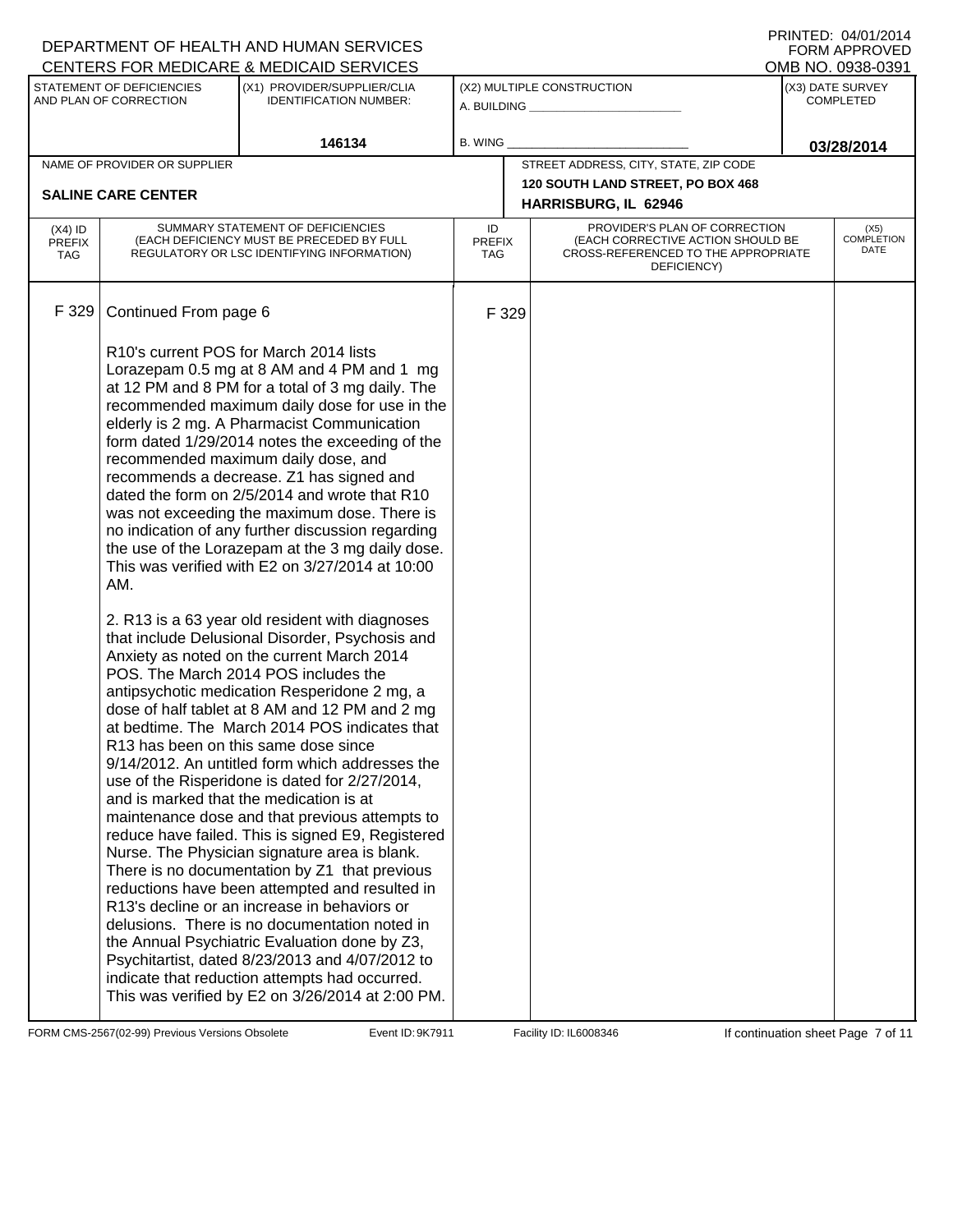### A. BUILDING **\_\_\_\_\_\_\_\_\_\_\_\_\_\_\_\_\_\_\_\_\_\_** (X1) PROVIDER/SUPPLIER/CLIA IDENTIFICATION NUMBER: STATEMENT OF DEFICIENCIES AND PLAN OF CORRECTION (X3) DATE SURVEY COMPLETED FORM APPROVED<br>OMB NO. 0938-0391 (X2) MULTIPLE CONSTRUCTION B. WING CENTERS FOR MEDICARE & MEDICAID SERVICES **146134 03/28/2014** NAME OF PROVIDER OR SUPPLIER STREET ADDRESS, CITY, STATE, ZIP CODE **120 SOUTH LAND STREET, PO BOX 468 SALINE CARE CENTER HARRISBURG, IL 62946** PROVIDER'S PLAN OF CORRECTION (EACH CORRECTIVE ACTION SHOULD BE CROSS-REFERENCED TO THE APPROPRIATE DEFICIENCY) (X5) COMPLETION DATE ID PREFIX TAG (X4) ID PREFIX TAG SUMMARY STATEMENT OF DEFICIENCIES (EACH DEFICIENCY MUST BE PRECEDED BY FULL REGULATORY OR LSC IDENTIFYING INFORMATION) F 441 SS=D 483.65 INFECTION CONTROL, PREVENT SPREAD, LINENS The facility must establish and maintain an Infection Control Program designed to provide a safe, sanitary and comfortable environment and to help prevent the development and transmission of disease and infection. (a) Infection Control Program The facility must establish an Infection Control Program under which it - (1) Investigates, controls, and prevents infections in the facility; (2) Decides what procedures, such as isolation, should be applied to an individual resident; and (3) Maintains a record of incidents and corrective actions related to infections. (b) Preventing Spread of Infection (1) When the Infection Control Program determines that a resident needs isolation to prevent the spread of infection, the facility must isolate the resident. (2) The facility must prohibit employees with a communicable disease or infected skin lesions from direct contact with residents or their food, if direct contact will transmit the disease. (3) The facility must require staff to wash their hands after each direct resident contact for which hand washing is indicated by accepted professional practice. (c) Linens Personnel must handle, store, process and transport linens so as to prevent the spread of infection. F 441

FORM CMS-2567(02-99) Previous Versions Obsolete **9the Hart Event ID: 9K7911** Facility ID: IL6008346 If continuation sheet Page 8 of 11

DEPARTMENT OF HEALTH AND HUMAN SERVICES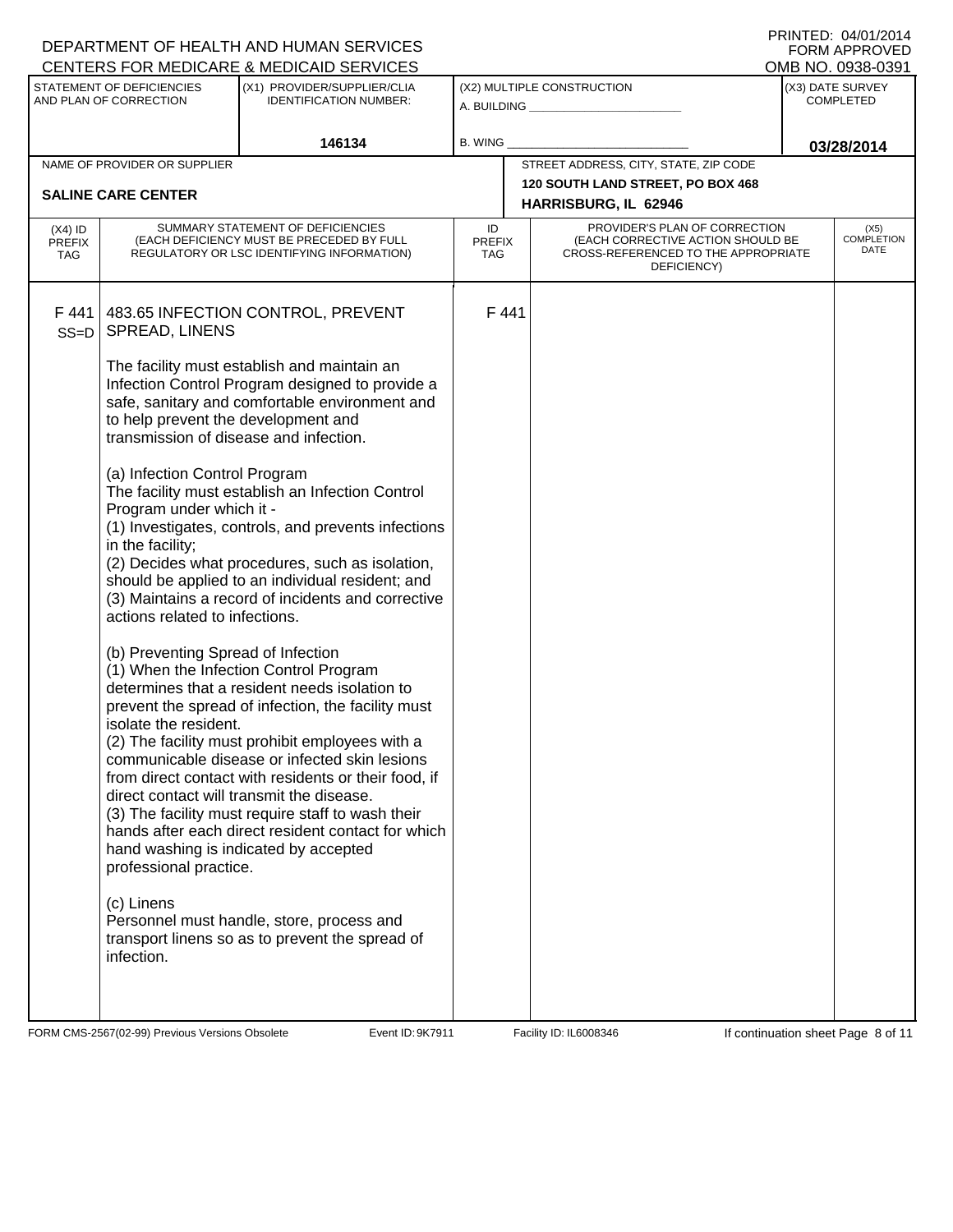|                                                     |                                                                                                                                                                                                                                                                                        | DEPARTMENT OF HEALTH AND HUMAN SERVICES<br>CENTERS FOR MEDICARE & MEDICAID SERVICES                                                                                                                                                                                                                                                                                                                                                                                                                                                                                                                                                                                                                                                                                                                                                                                                                                                                                                                                                                                                                                                                                                                                                                                                                                                                                                                                                |                                                              |  |                                       |                                      | FNINIED. 04/01/2014<br><b>FORM APPROVED</b><br>OMB NO. 0938-0391 |
|-----------------------------------------------------|----------------------------------------------------------------------------------------------------------------------------------------------------------------------------------------------------------------------------------------------------------------------------------------|------------------------------------------------------------------------------------------------------------------------------------------------------------------------------------------------------------------------------------------------------------------------------------------------------------------------------------------------------------------------------------------------------------------------------------------------------------------------------------------------------------------------------------------------------------------------------------------------------------------------------------------------------------------------------------------------------------------------------------------------------------------------------------------------------------------------------------------------------------------------------------------------------------------------------------------------------------------------------------------------------------------------------------------------------------------------------------------------------------------------------------------------------------------------------------------------------------------------------------------------------------------------------------------------------------------------------------------------------------------------------------------------------------------------------------|--------------------------------------------------------------|--|---------------------------------------|--------------------------------------|------------------------------------------------------------------|
| STATEMENT OF DEFICIENCIES<br>AND PLAN OF CORRECTION |                                                                                                                                                                                                                                                                                        | (X1) PROVIDER/SUPPLIER/CLIA<br><b>IDENTIFICATION NUMBER:</b>                                                                                                                                                                                                                                                                                                                                                                                                                                                                                                                                                                                                                                                                                                                                                                                                                                                                                                                                                                                                                                                                                                                                                                                                                                                                                                                                                                       | (X2) MULTIPLE CONSTRUCTION<br>A. BUILDING <b>A.</b> BUILDING |  |                                       | (X3) DATE SURVEY<br><b>COMPLETED</b> |                                                                  |
|                                                     |                                                                                                                                                                                                                                                                                        | 146134                                                                                                                                                                                                                                                                                                                                                                                                                                                                                                                                                                                                                                                                                                                                                                                                                                                                                                                                                                                                                                                                                                                                                                                                                                                                                                                                                                                                                             | <b>B. WING</b>                                               |  |                                       |                                      | 03/28/2014                                                       |
|                                                     | NAME OF PROVIDER OR SUPPLIER                                                                                                                                                                                                                                                           |                                                                                                                                                                                                                                                                                                                                                                                                                                                                                                                                                                                                                                                                                                                                                                                                                                                                                                                                                                                                                                                                                                                                                                                                                                                                                                                                                                                                                                    |                                                              |  | STREET ADDRESS, CITY, STATE, ZIP CODE |                                      |                                                                  |
|                                                     |                                                                                                                                                                                                                                                                                        |                                                                                                                                                                                                                                                                                                                                                                                                                                                                                                                                                                                                                                                                                                                                                                                                                                                                                                                                                                                                                                                                                                                                                                                                                                                                                                                                                                                                                                    |                                                              |  | 120 SOUTH LAND STREET, PO BOX 468     |                                      |                                                                  |
|                                                     | <b>SALINE CARE CENTER</b>                                                                                                                                                                                                                                                              |                                                                                                                                                                                                                                                                                                                                                                                                                                                                                                                                                                                                                                                                                                                                                                                                                                                                                                                                                                                                                                                                                                                                                                                                                                                                                                                                                                                                                                    |                                                              |  | HARRISBURG, IL 62946                  |                                      |                                                                  |
| $(X4)$ ID<br><b>PREFIX</b><br><b>TAG</b>            | PROVIDER'S PLAN OF CORRECTION<br>SUMMARY STATEMENT OF DEFICIENCIES<br>ID<br>(EACH CORRECTIVE ACTION SHOULD BE<br>(EACH DEFICIENCY MUST BE PRECEDED BY FULL<br><b>PREFIX</b><br>CROSS-REFERENCED TO THE APPROPRIATE<br>REGULATORY OR LSC IDENTIFYING INFORMATION)<br>TAG<br>DEFICIENCY) |                                                                                                                                                                                                                                                                                                                                                                                                                                                                                                                                                                                                                                                                                                                                                                                                                                                                                                                                                                                                                                                                                                                                                                                                                                                                                                                                                                                                                                    |                                                              |  |                                       | (X5)<br><b>COMPLETION</b><br>DATE    |                                                                  |
| F 441                                               | Continued From page 8                                                                                                                                                                                                                                                                  |                                                                                                                                                                                                                                                                                                                                                                                                                                                                                                                                                                                                                                                                                                                                                                                                                                                                                                                                                                                                                                                                                                                                                                                                                                                                                                                                                                                                                                    | F 441                                                        |  |                                       |                                      |                                                                  |
|                                                     | by:<br>Findings:<br>assistance with hygiene.<br>around her waist and left the room.                                                                                                                                                                                                    | This REQUIREMENT is not met as evidenced<br>Based on observation, interview, and record<br>review the facility failed to properly implement the<br>use of gloves and resident equipment as<br>indicated by contact isolation precautions while<br>providing care to 1 of 4 residents (R11) reviewed<br>for Urinary Tract Infections in the sample of 24.<br>A laboratory report of a urinalysis collected<br>3/18/2014 for R11states the urine is positive for<br>Vancomycin Resistant Enterococcus Faecium.<br>R11's Minimum Data Set of 1/5/2014 indicates<br>that R11 requires the assistance of two persons<br>for transfers and toilet use and extensive<br>On 3/26/2014 at 8:15 a.m., a sign was noted on<br>the door to R11's room indicating that contact<br>isolation precautions are in effect for R11. A gait<br>belt was on top of R11's bedside table. E7<br>(CNA- Certified Nurse Aide) and E8 (CNA) put on<br>clean gloves and assisted R11 to the bedside<br>commode from his wheelchair with the use of a<br>gait belt brought into the room by E8. Following<br>use of the commode by R11, E7 provided<br>perineal care for R11. E7 and E8 then<br>transferred R11 back to the wheelchair. E7 did<br>not change gloves after providing perineal care<br>and before touching the gait belt and proceeding<br>with the transfer. E8 then replaced the gait belt<br>On 3/26/2014 at 8:40 a.m., E7 verified that the |                                                              |  |                                       |                                      |                                                                  |
|                                                     |                                                                                                                                                                                                                                                                                        | gait belt in R11's room is placed there for use for                                                                                                                                                                                                                                                                                                                                                                                                                                                                                                                                                                                                                                                                                                                                                                                                                                                                                                                                                                                                                                                                                                                                                                                                                                                                                                                                                                                |                                                              |  |                                       |                                      |                                                                  |

FORM CMS-2567(02-99) Previous Versions Obsolete **10:9K7911** Event ID: 9K7911 Facility ID: IL6008346 If continuation sheet Page 9 of 11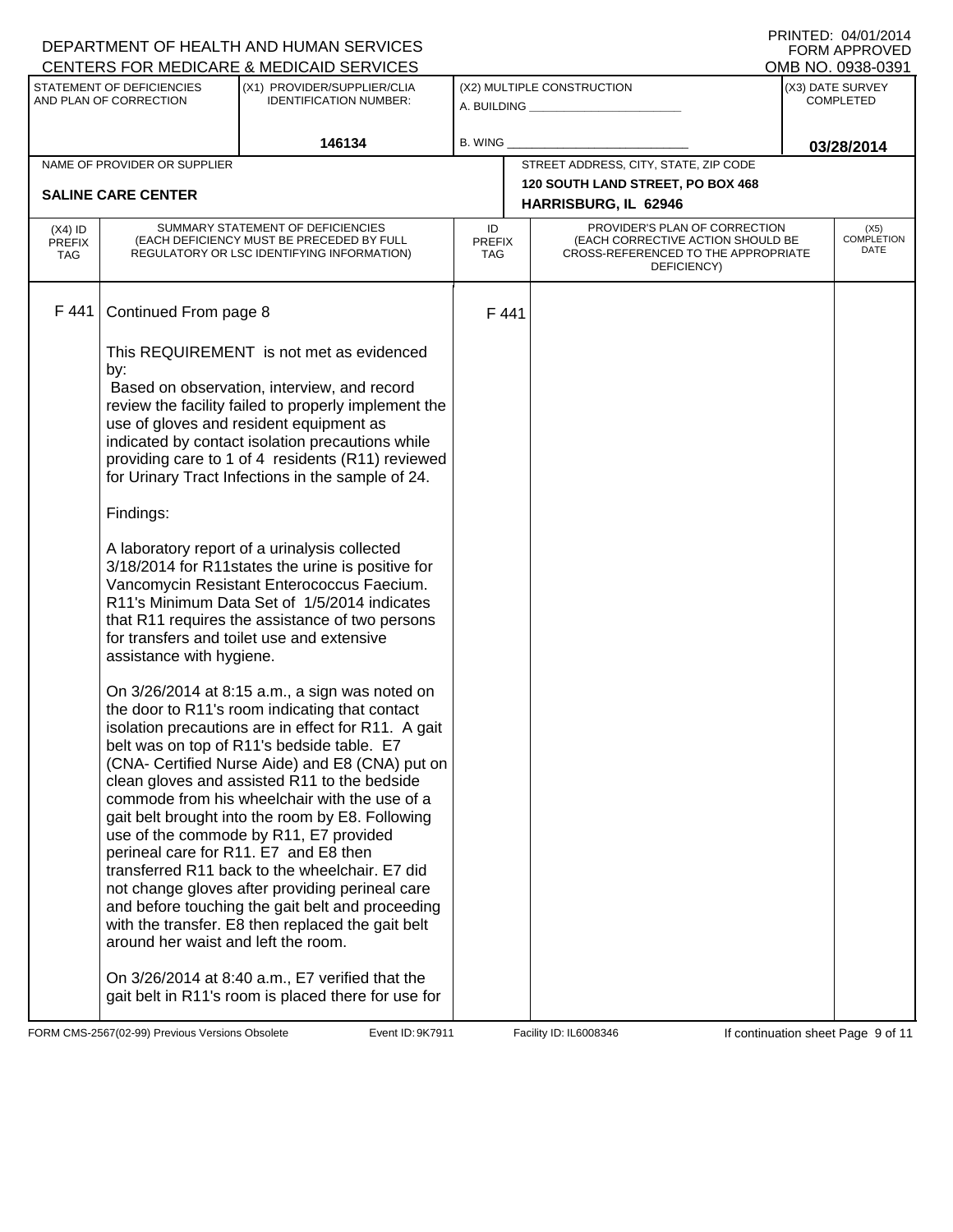|                                          |                                                                                                                                                              | DEPARTMENT OF HEALTH AND HUMAN SERVICES<br>CENTERS FOR MEDICARE & MEDICAID SERVICES                                                                                                                                                                                                                                                                                                                                                                                                                                                                                                                                                                                                                                                                                                                                                                                                                                                                                                                                                                                                                                                                                                                                               |                                   |                                                                                                                          | <b>FORM APPROVED</b><br>OMB NO. 0938-0391 |
|------------------------------------------|--------------------------------------------------------------------------------------------------------------------------------------------------------------|-----------------------------------------------------------------------------------------------------------------------------------------------------------------------------------------------------------------------------------------------------------------------------------------------------------------------------------------------------------------------------------------------------------------------------------------------------------------------------------------------------------------------------------------------------------------------------------------------------------------------------------------------------------------------------------------------------------------------------------------------------------------------------------------------------------------------------------------------------------------------------------------------------------------------------------------------------------------------------------------------------------------------------------------------------------------------------------------------------------------------------------------------------------------------------------------------------------------------------------|-----------------------------------|--------------------------------------------------------------------------------------------------------------------------|-------------------------------------------|
|                                          | STATEMENT OF DEFICIENCIES<br>AND PLAN OF CORRECTION                                                                                                          | (X1) PROVIDER/SUPPLIER/CLIA<br><b>IDENTIFICATION NUMBER:</b>                                                                                                                                                                                                                                                                                                                                                                                                                                                                                                                                                                                                                                                                                                                                                                                                                                                                                                                                                                                                                                                                                                                                                                      |                                   | (X2) MULTIPLE CONSTRUCTION<br>A. BUILDING <u>____________________</u>                                                    | (X3) DATE SURVEY<br><b>COMPLETED</b>      |
|                                          |                                                                                                                                                              | 146134                                                                                                                                                                                                                                                                                                                                                                                                                                                                                                                                                                                                                                                                                                                                                                                                                                                                                                                                                                                                                                                                                                                                                                                                                            | B. WING                           |                                                                                                                          | 03/28/2014                                |
|                                          | NAME OF PROVIDER OR SUPPLIER                                                                                                                                 |                                                                                                                                                                                                                                                                                                                                                                                                                                                                                                                                                                                                                                                                                                                                                                                                                                                                                                                                                                                                                                                                                                                                                                                                                                   |                                   | STREET ADDRESS, CITY, STATE, ZIP CODE                                                                                    |                                           |
|                                          | <b>SALINE CARE CENTER</b>                                                                                                                                    |                                                                                                                                                                                                                                                                                                                                                                                                                                                                                                                                                                                                                                                                                                                                                                                                                                                                                                                                                                                                                                                                                                                                                                                                                                   |                                   | 120 SOUTH LAND STREET, PO BOX 468<br>HARRISBURG, IL 62946                                                                |                                           |
| $(X4)$ ID<br><b>PREFIX</b><br><b>TAG</b> |                                                                                                                                                              | SUMMARY STATEMENT OF DEFICIENCIES<br>(EACH DEFICIENCY MUST BE PRECEDED BY FULL<br>REGULATORY OR LSC IDENTIFYING INFORMATION)                                                                                                                                                                                                                                                                                                                                                                                                                                                                                                                                                                                                                                                                                                                                                                                                                                                                                                                                                                                                                                                                                                      | ID<br><b>PREFIX</b><br><b>TAG</b> | PROVIDER'S PLAN OF CORRECTION<br>(EACH CORRECTIVE ACTION SHOULD BE<br>CROSS-REFERENCED TO THE APPROPRIATE<br>DEFICIENCY) | (X5)<br><b>COMPLETION</b><br>DATE         |
| F 441<br>F458<br>$SS = B$                | Continued From page 9<br>transmitted by direct contact with the<br>the infective material.<br>LEAST 80 SQ FT/RESIDENT<br>by:<br>sample.<br>Findings include: | R11 as part of contact isolation precautions.<br>The facility's policy, " Isolation -Categories of<br>Transmission - Based Precautions" with a revision<br>date of April/2012 states: "Contact Precautions:<br>In addition to Standard Precautions, implement<br>Contact Precautions for residents known to be<br>infected with microorganisms that can be<br>environmental surfaces or resident-care items in<br>the resident's environment. While caring for a<br>resident, change gloves after having contact with<br>483.70(d)(1)(ii) BEDROOMS MEASURE AT<br>Bedrooms must measure at least 80 square feet<br>per resident in multiple resident bedrooms, and at<br>least 100 square feet in single resident rooms.<br>This REQUIREMENT is not met as evidenced<br>Based on observation, record review and<br>interview the facility failed to provide the required<br>80 square feet of floor space per resident bed for<br>2 multiple resident rooms on Side 1 and 32<br>multiple resident rooms on Side 2. This affects<br>12 of the sampled residents (R2, R3, R8, R9,<br>R10, R12, R13, R14, R15, R17, R18, R19) who<br>occupy these rooms in the sample of 24 and 53<br>residents (R25 through R78) in the supplemental | F441<br>F458                      |                                                                                                                          |                                           |
|                                          |                                                                                                                                                              | 1 On 03-25-2014 at 10:00 AM, E2 (Administrator)<br>states that resident rooms 108 and 109 on side 1                                                                                                                                                                                                                                                                                                                                                                                                                                                                                                                                                                                                                                                                                                                                                                                                                                                                                                                                                                                                                                                                                                                               |                                   |                                                                                                                          |                                           |

FORM CMS-2567(02-99) Previous Versions Obsolete **10.9K7911** Event ID: 9K7911 Facility ID: IL6008346 If continuation sheet Page 10 of 11

DEPARTMENT OF HEALTH AND HUMAN SERVICES